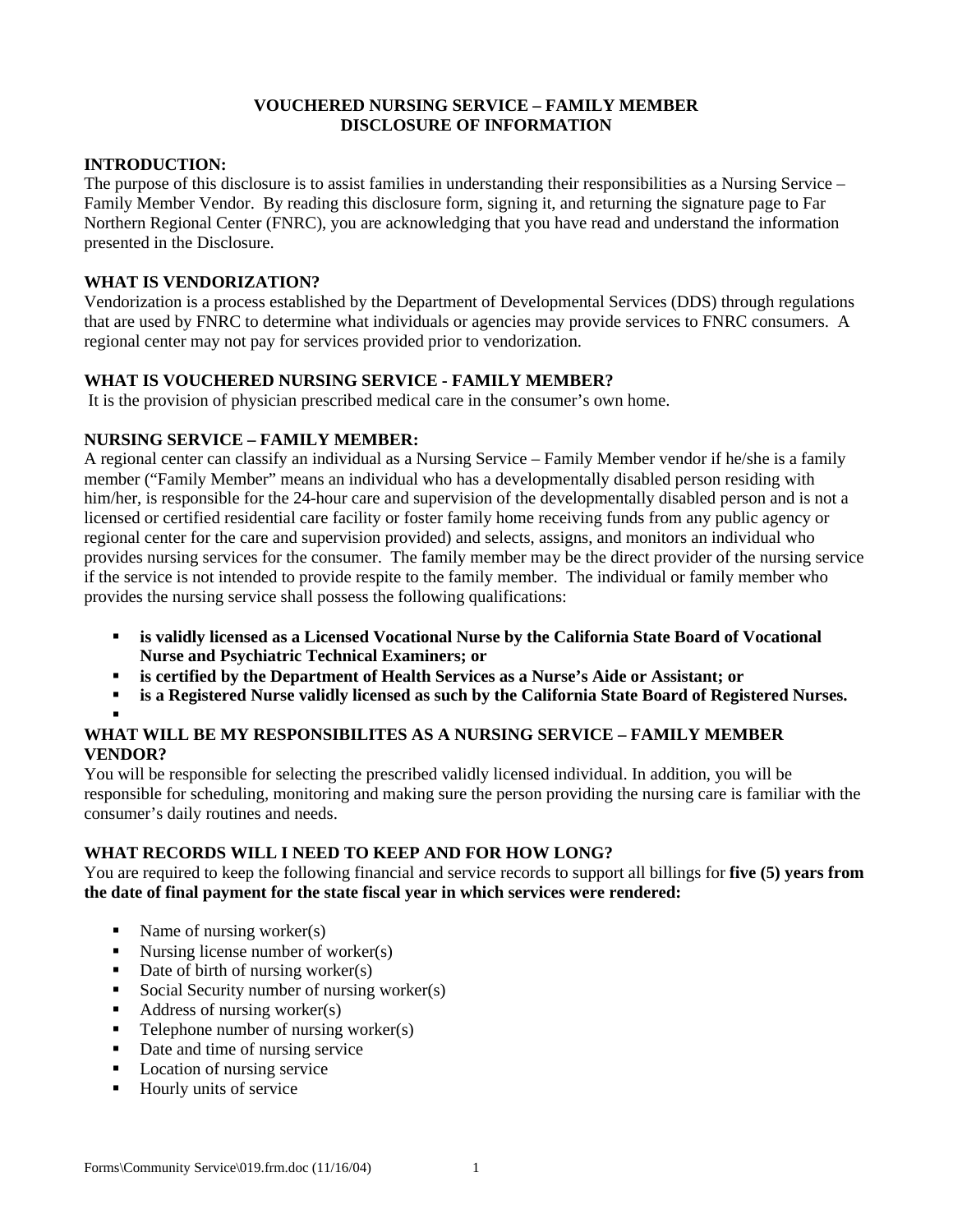## **HOW MUCH WILL I PAY MY NURSING WORKER?**

FNRC will reimburse you for authorized nursing services at a rate not to exceed the Schedule of Maximum Allowances (SMA) as developed by the Department of Health Services, which includes fringe benefits. Fringe benefits are limited to: federal and state taxes, state disability insurance, social security, Medicare, unemployment insurance, employee training tax, life insurance, health insurance, dental insurance, vision insurance, retirement, and long-term disability insurance.

### **ARE VENDORS EMPLOYEES OF FNRC?**

No. As a vendor for Nursing Service-Family Member you will be an independent contractor, not an employee of FNRC.

### **AS A VENDOR WILL I BE CONSIDERED AN EMPLOYER?**

The government may consider you the nursing worker's employer. You may be responsible for withholding federal, state, and local taxes from the nursing worker's wages and for paying and reporting the nursing worker's payroll taxes and wages to the IRS and the Employment Development Department (EDD). You may also have to provide workers' compensation for the workers you hire. If you do not know how to do this, it is your responsibility to contact a tax consultant, IRS, EDD or a worker's compensation carrier for more information.

#### **HOW DOES THIS AFFECT MY GOVERNMENT BENEFITS?**

If you are receiving SSI, social security benefits, veterans' benefits or welfare, the money you receive for the vouchered services is exempt and will not affect your benefits providing, you pay it all to your employee(s). If your employee receives government benefits, the earned income you provide them may affect their benefits, and they will need to report the wages they receive from you.

# **HOW DOES THIS AFFECT MY PERSONAL TAXES?**

FNRC cannot render tax or employment law advice. You should consult your personal attorney and/or tax advisor on these issues. There is information from the IRS, Franchise Tax Board, Social Security Administration, and Employment Development Department at the numbers listed in the government section of your phone book.

# **WILL MY INSURANCE BE AFFECTED BY MY BECOMING A VENDOR?**

FNRC strongly recommends that you contact your insurance agent or broker to determine what effect becoming a Nursing Service - Family Member vendor will have on your current coverage or what additional coverage you may need. FNRC carries no liability insurance covering any vendor including you, your employee(s) or the consumer.

#### **HOW DO I BECOME A VENDOR?**

The following forms must be completed, signed, and returned to the Community Services Division at Far Northern Regional Center, P. O. Box 492418, Redding, CA 96049-2418:

- Vendor Application (DS 1890)
- $\blacksquare$  IRS W-9 Form
- Disclosure of Information Form (FNRC 019)
- $\blacksquare$  Home and Community Based-Services Provider Agreement (6/99)
- **•** Vendor Conflict of Interest Questionnaire
- ß A statement from your physician regarding the level of nursing care your family member requires (i.e., Registered Nursing, Licensed Vocational Nursing, Certified Nurse's Aide).

Upon receipt of the completed forms, you will be assigned a Vendor Number. You will then be established as Nursing Service – Family Member Vendor for your family member with a developmental disability (consumer).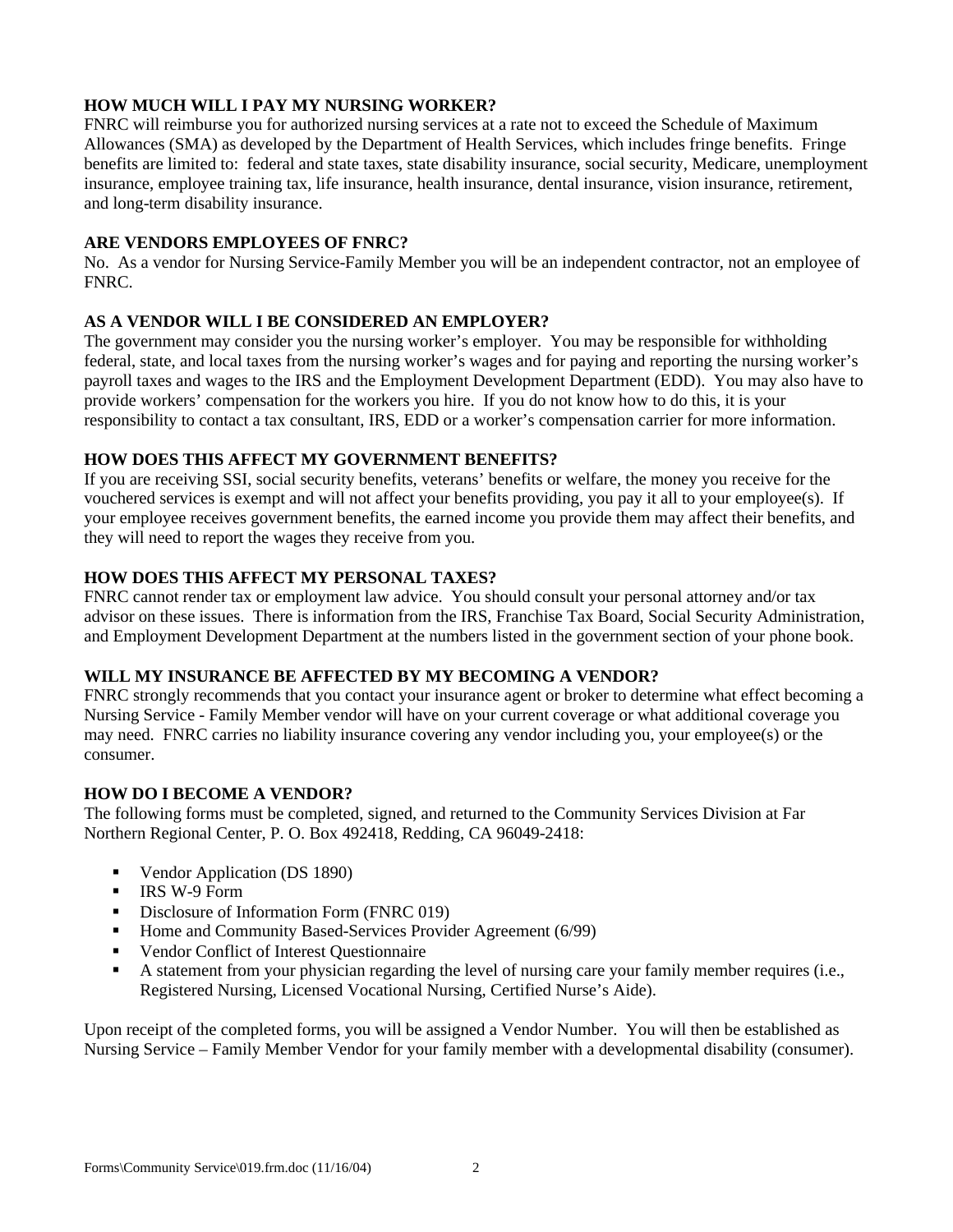## **HOW AND WHEN SHOULD I RECEIVE PRE-AUTHORIZATION FOR NURSING SERVICES ONCE I AM VENDORED?**

Once you have been approved as a vendor, your family member's Service Coordinator will meet with you and the family member (the ID team) to determine the need and then complete an authorization. This form will be processed by FNRC and a copy mailed to you. The form states the time period you are authorized to utilize services, the number of hours of service you are authorized to utilize, and the rate of payment you will receive per hour of authorized service.

### **WHO CAN I EMPLOY AS NURSING SERVICE WORKER?**

Nursing workers are solely your employees. See section **"What Will Be My Responsibilities as a Nursing Service – Family Member Vendor."** 

# **HOW DO I BILL FNRC FOR VOUCHERED NURSING SERVICES?**

For each month you are authorized to utilize nursing services you must submit a **Vouchered Services Billing Form.** The following information will need to be provided on each billing form before FNRC can make payment to you:

- $\blacksquare$  Consumer name
- ß Vendored family member name (you)
- $\blacksquare$  Vendor number
- ß Vendor address
- Vendor phone number
- Consumer UCI number
- Date of service
- Address where nursing services were provided
- **Start and end times of service provided**
- Number of hours nursing worker worked
- Amount billed to the regional center
- Name of nursing worker
- Nursing worker's social security number
- Nursing worker's address
- ß Nursing worker's signature certifying they provided the nursing services listed, and their acknowledgment that if they give information that is untrue, they may be fined or go to jail.
- ß Your signature, as the vendor, certifying that the information provided on the form is true and correct, and that the person signing the form is the only person who employed, supervised, and assigned duties to the nursing worker(s) listed on the form, in addition to having read and followed all nursing service program requirements and the terms and conditions pursuant to Title 17, California Code of Regulations, Sections 50604(a), 50604(d), 54326(a)(10), 54355(b)(1) through (5), 54355(g)(3)(A)through (C), and that all information on the billing form is correct and complete and that you understand if you give information that is untrue, you may be fined or go to jail.

# **HOW DOES FNRC PAY FOR SERVICES?**

FNRC pays in arrears, usually within thirty (30) days of receipt of your billing. A billing received by the fifth  $(5<sup>th</sup>)$  working day of the month after the month of service should be paid on or about the twentieth  $(20<sup>th</sup>)$  of that month. If the Vouchered Services Billing Form is incomplete, payment will be delayed until all required billing information is obtained from you. By law, FNRC cannot pay for services in excess of those authorized or services provided prior to vendorization.

# **WHO SHOULD I CONTACT IF I HAVE FURTHER QUESTIONS?**

Contact the Service Coordinator for the individual (consumer) that will be receiving the vouchered nursing services.